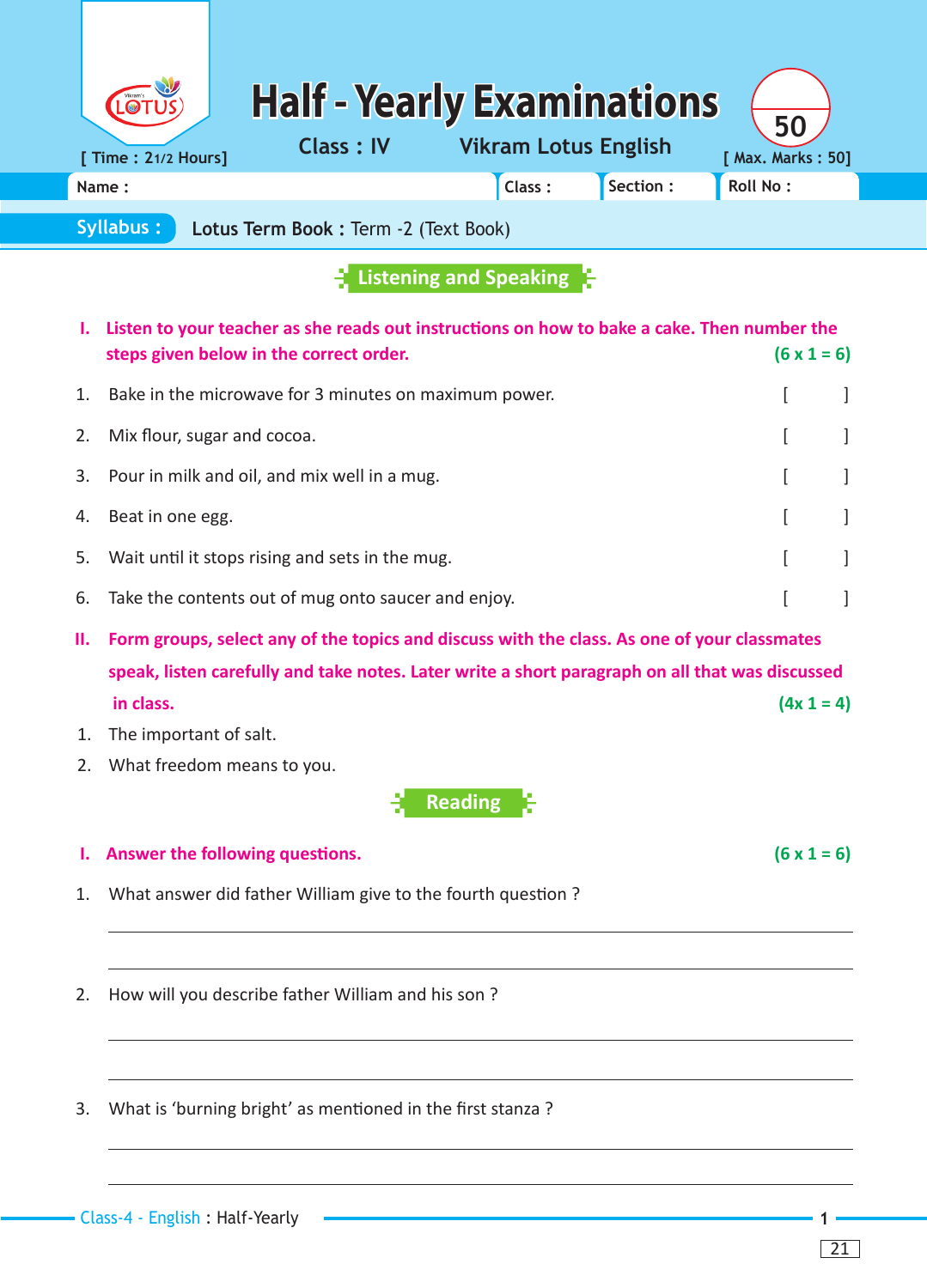| 4.       | What does the poet think about the creator of this creature?                                                                                                                                                                                                                           |
|----------|----------------------------------------------------------------------------------------------------------------------------------------------------------------------------------------------------------------------------------------------------------------------------------------|
| 5.       | Why was Gandhiji called the father of the nation?                                                                                                                                                                                                                                      |
| 6.       | Did Gandhiji use weapons for India's freedom?                                                                                                                                                                                                                                          |
| Ш.<br>1. | $(4 \times 1 = 4)$<br><b>Complete the following sentences.</b><br>California was just twenty miles away, but                                                                                                                                                                           |
| 2.       | The sinking of the Titanic made people think harder about the                                                                                                                                                                                                                          |
| 3.       | The ships builders were sure that the Titanic would never sink, hence they put only                                                                                                                                                                                                    |
| 4.       | Everyone thought that the Titanic could never sink. Hence they called it                                                                                                                                                                                                               |
|          | <b>Writing</b>                                                                                                                                                                                                                                                                         |
| ъ.       | $(5 \times 1 = 5)$<br>A diary note is for private viewing.<br>It is kept very secretly and in not meant for others to read. So you can open your heart out and<br>write anything about your feelings of joy, sorrow etc. Write an entry in your diary describing how<br>your day went. |
| Ш.       | Read the following sentences. Now rearrange them in the correct order to make a story. Then                                                                                                                                                                                            |
|          | $(5 \times 1 = 5)$<br>elaborated sentence to complete the story.                                                                                                                                                                                                                       |
| 1.       | The bone drowned in the river.                                                                                                                                                                                                                                                         |
| 2.       | A dog grabbed a bone and ran off.                                                                                                                                                                                                                                                      |

3. The dog saw its reflection.

Class-4 - English : Half-Yearly **2**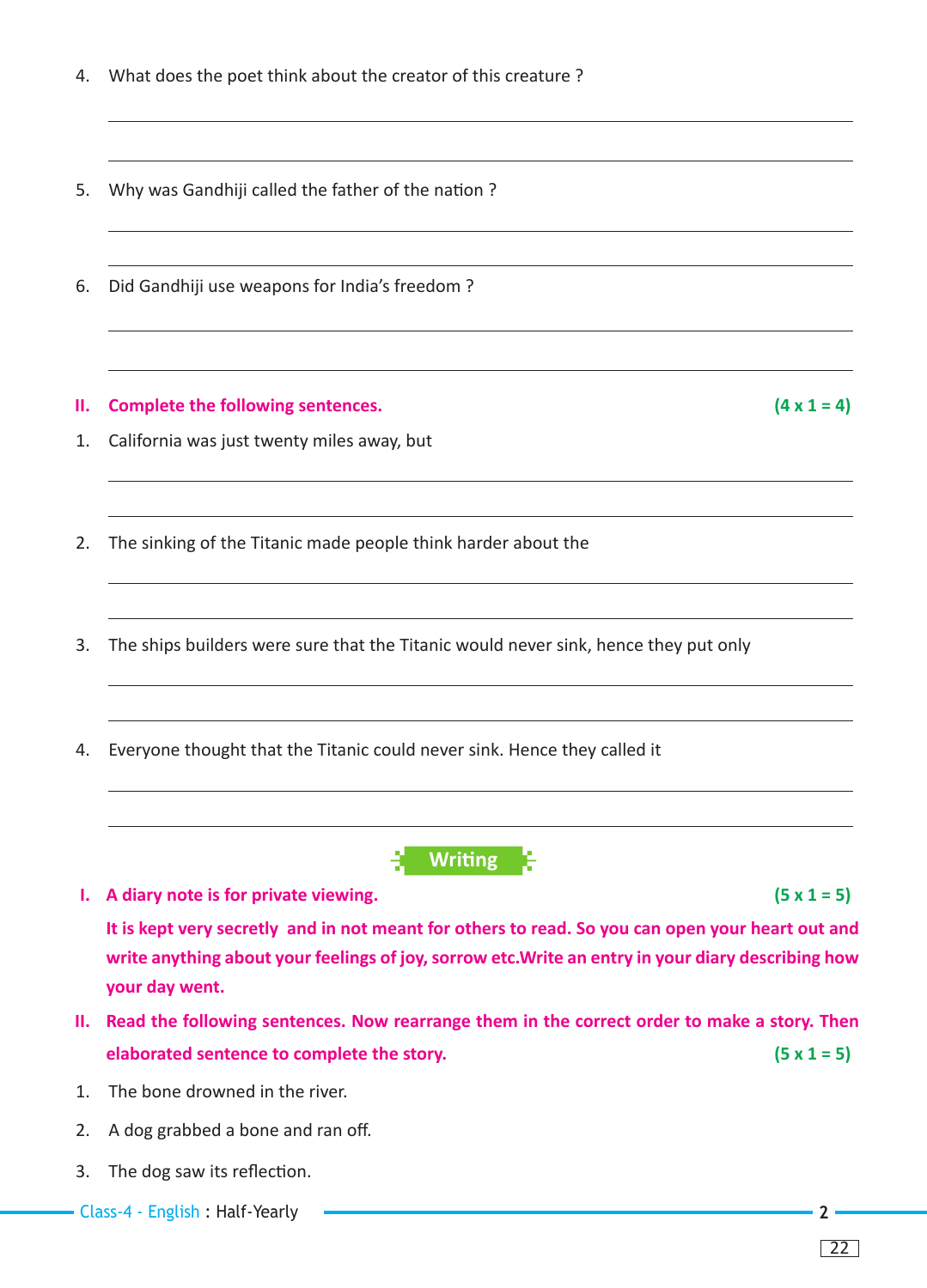- 4. The dog reached a stream.
- 5. There was a bridge over the stream.



|    | I. Give the comparative superlative forms of the following.<br>$(4 \times 1 = 4)$ |          |                                                                              |             |                    |
|----|-----------------------------------------------------------------------------------|----------|------------------------------------------------------------------------------|-------------|--------------------|
|    |                                                                                   | Positive | Comparative                                                                  | Superlative |                    |
|    | 1.                                                                                | Fat      |                                                                              |             |                    |
|    | 2.                                                                                | Tall     |                                                                              |             |                    |
|    | 3.                                                                                | Long     |                                                                              |             |                    |
|    | 4.                                                                                | Wise     |                                                                              |             |                    |
|    |                                                                                   |          | II. Fill in the blanks using the correct word.                               |             | $(2 \times 1 = 2)$ |
|    |                                                                                   |          |                                                                              |             |                    |
| 2. |                                                                                   |          | My mother taught me not to ______________________________ food.(waste/waist) |             |                    |
|    |                                                                                   |          | III. Fill in the correct relative pronoun. (Who, whom, whose, which).        |             | $(3 \times 1 = 3)$ |
|    |                                                                                   |          | 1. This is the boy _____________________ is in my sister's class.            |             |                    |
|    |                                                                                   |          |                                                                              |             |                    |
|    |                                                                                   |          | 3. Time ___________________________________ is losts, is lost forever.       |             |                    |
|    |                                                                                   |          | $\mathbb{R}$ Vocabulary $\mathbb{R}$                                         |             |                    |

**1.** This is Robin's family tree. Look and answer the questions below. (7M)